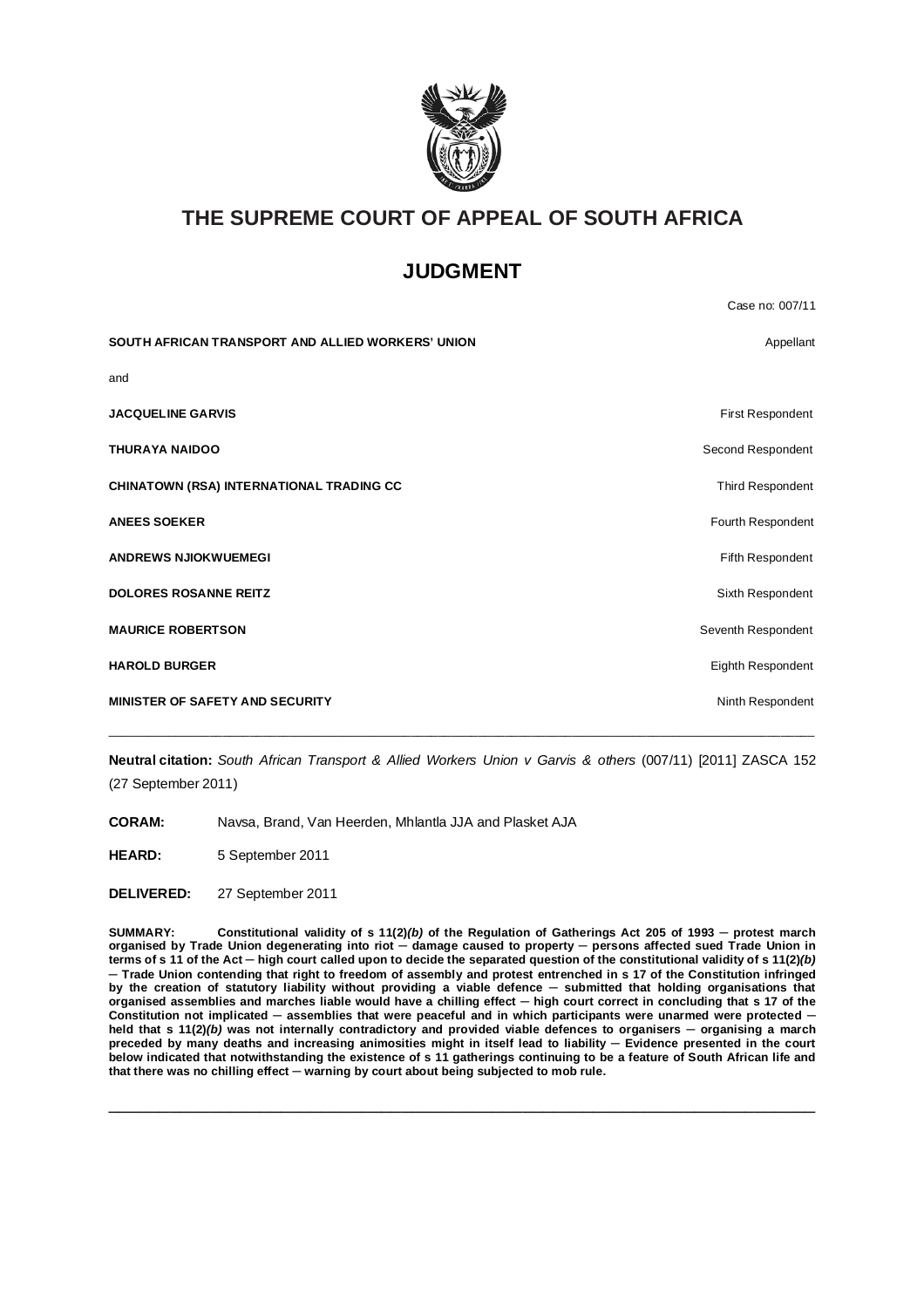\_\_\_\_\_\_\_\_\_\_\_\_\_\_\_\_\_\_\_\_\_\_\_\_\_\_\_\_\_\_\_\_\_\_\_\_\_\_\_\_\_\_\_\_\_\_\_\_\_\_\_\_\_\_\_\_\_\_\_\_\_\_\_\_\_\_\_\_\_\_

**On appeal from:** Western Cape High Court (Cape Town) (Hlophe JP sitting as court of first instance):

The appeal is dismissed and no order is made as to costs.

#### JUDGMENT \_\_\_\_\_\_\_\_\_\_\_\_\_\_\_\_\_\_\_\_\_\_\_\_\_\_\_\_\_\_\_\_\_\_\_\_\_\_\_\_\_\_\_\_\_\_\_\_\_\_\_\_\_\_\_\_\_\_\_\_\_\_\_\_\_\_\_\_\_\_

\_\_\_\_\_\_\_\_\_\_\_\_\_\_\_\_\_\_\_\_\_\_\_\_\_\_\_\_\_\_\_\_\_\_\_\_\_\_\_\_\_\_\_\_\_\_\_\_\_\_\_\_\_\_\_\_\_\_\_\_\_\_\_\_\_\_\_\_\_\_

NAVSA JA (Brand, Van Heerden, Mhlantla JJA and Plasket AJA concurring)

[1] On Tuesday morning 16 May 2006 the appellant, the South African Transport and Allied Workers' Union (the Union), arranged and organised a protest march, which constituted a gathering as defined in the Regulation of Gatherings Act 205 of 1993 (the Act). The march in the Cape Town City Bowl arose out of a protracted strike in the security sector by members of the Union. As the march proceeded, in the Union's own words, it 'descended into chaos', with admitted extensive damage caused to vehicles and shops along the route.

[2] The first to eighth respondents are individuals who claimed that they had sustained loss as a result of the riot. At least one of the respondents claims to have been assaulted. They all instituted action in the Western Cape High Court, Cape Town, against the Union in terms of s 11 of the Act, alternatively under the common law, to recover the damages they had allegedly sustained and for which they contended the Union was liable. Section 11(1) of the Act creates a statutory liability on the part of organisations under whose auspices a gathering or demonstration was held that degenerated into a riot causing damage to others.<sup>1</sup>

**.** 

 $1$  Section 11(1) provides:

<sup>&#</sup>x27;If any riot damage occurs as a result of-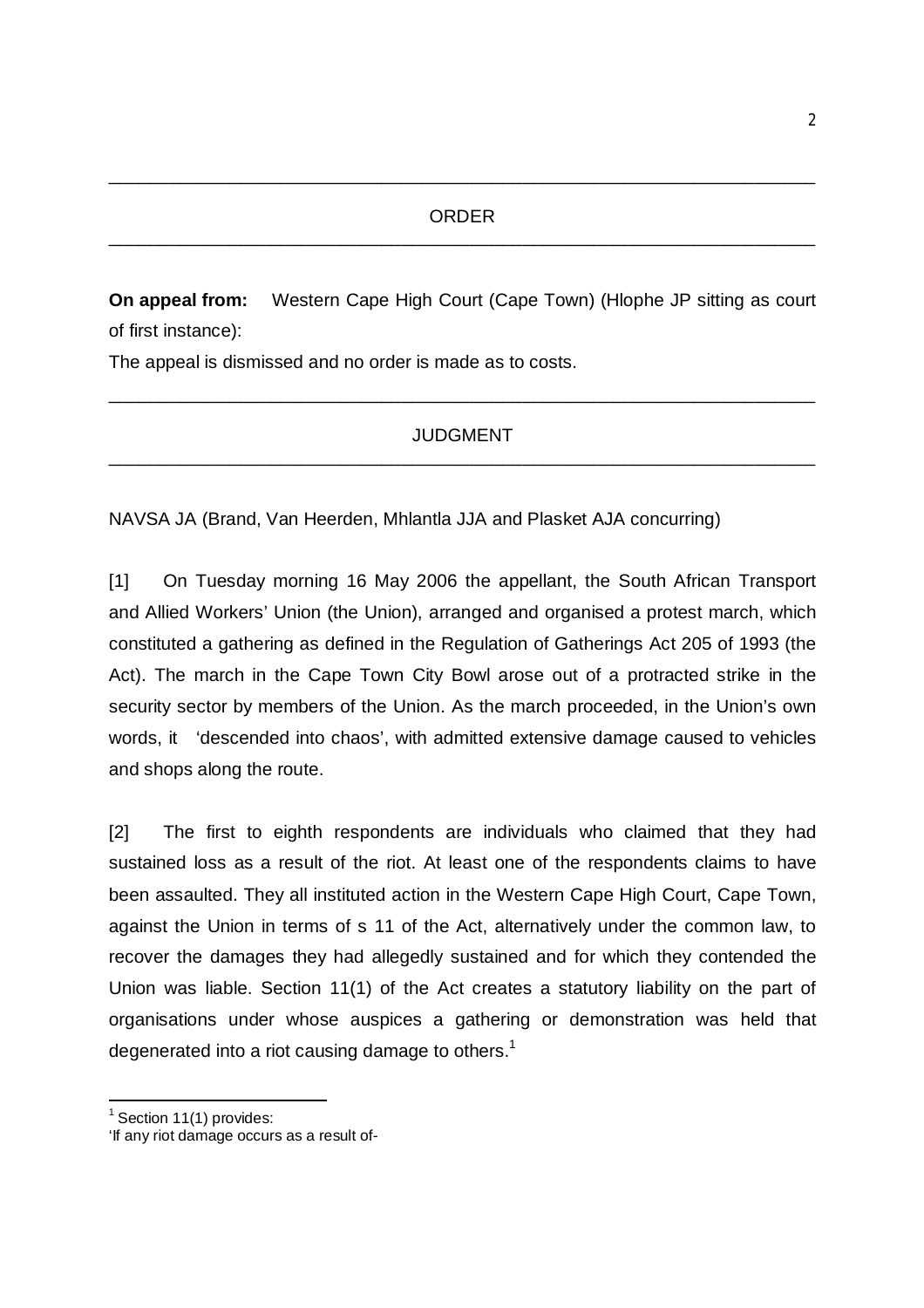[3] Section 11(2) of the Act sets out three factors that a defendant to such an action has to prove in order to escape liability. Section 11(2) reads as follows:

'It shall be a defence to a claim against a person or organization contemplated in subsection (1) if such a person or organization proves ─

*(a)* that he or it did not permit or connive at the act or omission which caused the damage in question; and *(b)* that the act or omission in question did not fall within the scope of the objectives of the gathering or demonstration in question *and was not reasonably foreseeable*; and

*(c)* that he or it took all reasonable steps within his or its power to prevent the act or omission in question: Provided that proof that he or it forbade an act of the kind in question shall not by itself be regarded as sufficient proof that he or it took all reasonable steps to prevent the act in question.' (My emphasis.)

[4] In defending the action the Union, in addition to denying liability in general terms, also contended that s 11(2)*(b)*, particularly the part highlighted above, places too great a burden on trade unions and other organisations and individuals who intended to assemble to protest publicly. It was submitted that it has a stultifying effect on the rights set out in s 17 of the Constitution:

'Everyone has the right, peacefully and unarmed, to assemble, to demonstrate, to picket and present petitions.'

[5] Put differently, it was contended that, faced with the onerous task of proving what is required by s 11(2)*(b)*, unions, other organisations and individuals would be deterred from organising marches, protests and other gatherings for fear of financial ruin. Thus, it was contended that s 11(2)*(b)* was unconstitutional in that it offended against the right entrenched in s 17 of the Constitution in terms of which everyone has the right 'peacefully and unarmed', to assemble, demonstrate, picket and to present petitions.

**.** 

*<sup>(</sup>a)* a gathering, every organization on behalf of or under the auspices of which that gathering was held, or, if not so held, the convener;

*<sup>(</sup>b)* a demonstration, every person participating in such demonstration,

shall, subject to subsection (2), be jointly and severally liable for that riot damage as a joint wrongdoer contemplated in Chapter II of the Apportionment of Damages Act, 1956 (Act 34 of 1956), together with any other person who unlawfully caused or contributed to such riot damage and any other organisation or person who is liable therefor in terms of this subsection.'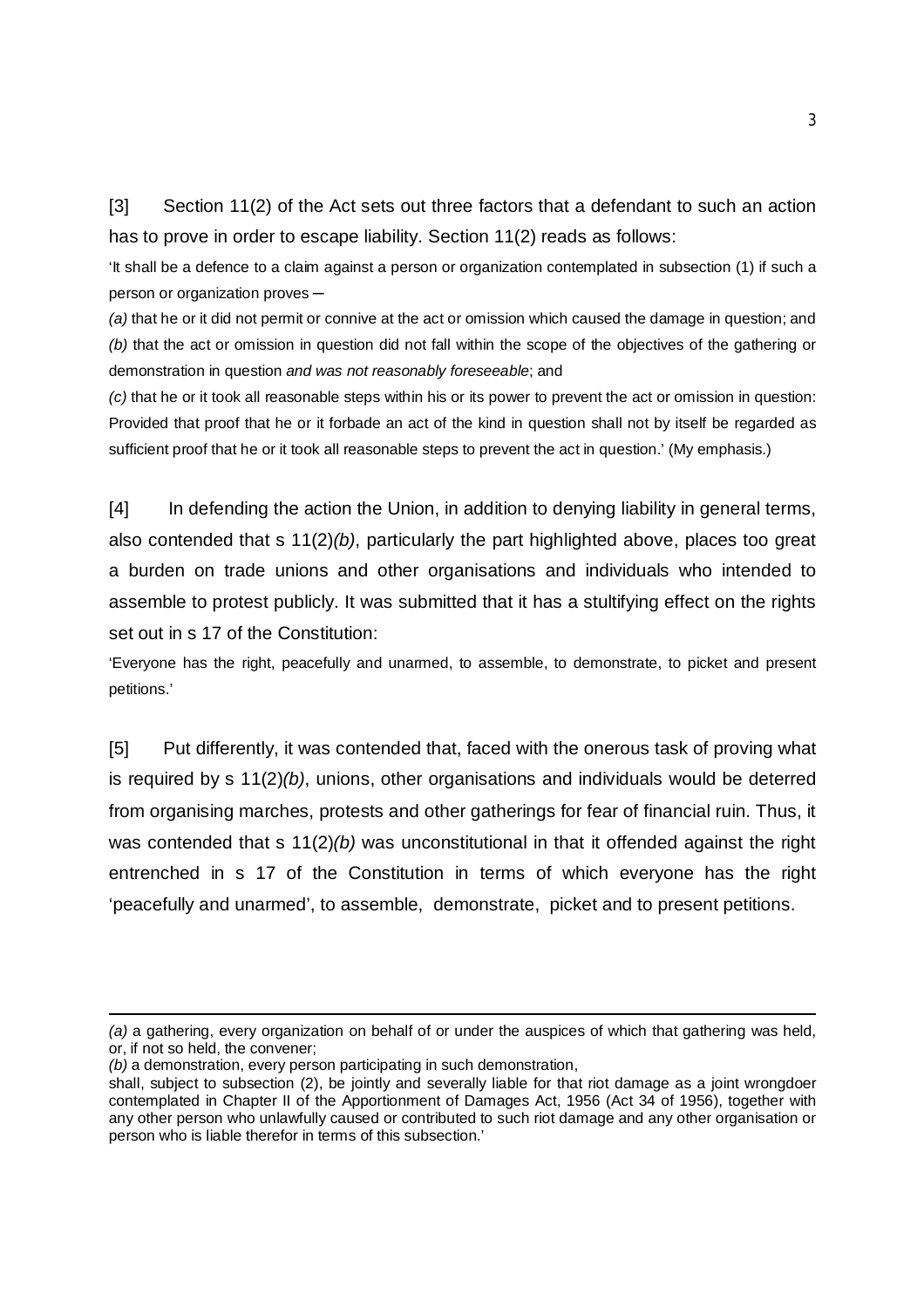[6] In the paragraphs that follow, I turn to consider the allegations by the respondents about the riot as experienced by them and the resultant damage allegedly sustained by them. The allegations in relation to the first, second and sixth respondents that appear in those paragraphs are drawn from affidavits filed by them, after an order by the court below in terms of which the issue of the constitutionality of s 11(2)*(b)* was, in terms of Uniform rule 33(4), to be heard prior to and separately from the other issues in the case,<sup>2</sup> and from their particulars of claim. The assertions by the third, fourth, fifth, seventh and eight respondents are drawn from their particulars of claim.

[7] The first respondent, Ms Jacqueline Garvis, alleged that at the time of the riot she was a street vendor selling items such as travel bags, school bags, wallets, etc at a location just outside Grand Central. She described how, on the morning in question, a group of marchers pushed through a gate to the market where her stall was located. One of the persons in the group used a pole with which he smashed her stall. Parts of the crowd looted her stall and robbed her of all her stock. She was struck on her body with a pole and was traumatised by the events. She alleged that the replacement value of the goods lost by her was R3 805.

[8] The second respondent, Ms Thuraya Naidoo, is a flower seller who does business on the pavement alongside Adderley Street, near the intersection with Darling Street, in the centre of Cape Town. She alleges that she was aware that the Union had organised a march for the 16 May 2006. On that day she was going about her business as usual when, at approximately 11h30, a huge crowd approached and a group of marchers trampled her flowers. She was terrified as she witnessed her business and stock being destroyed. According to Ms Naidoo it took her months to pay off her debt to the person who supplies the flowers she sells in her business. She alleged that the replacement value of the flowers lost by her is R6 687.50.

 2 The court below, in ordering the separation, granted leave to any party wishing to adduce evidence in relation to the constitutional point to do so by filing affidavits.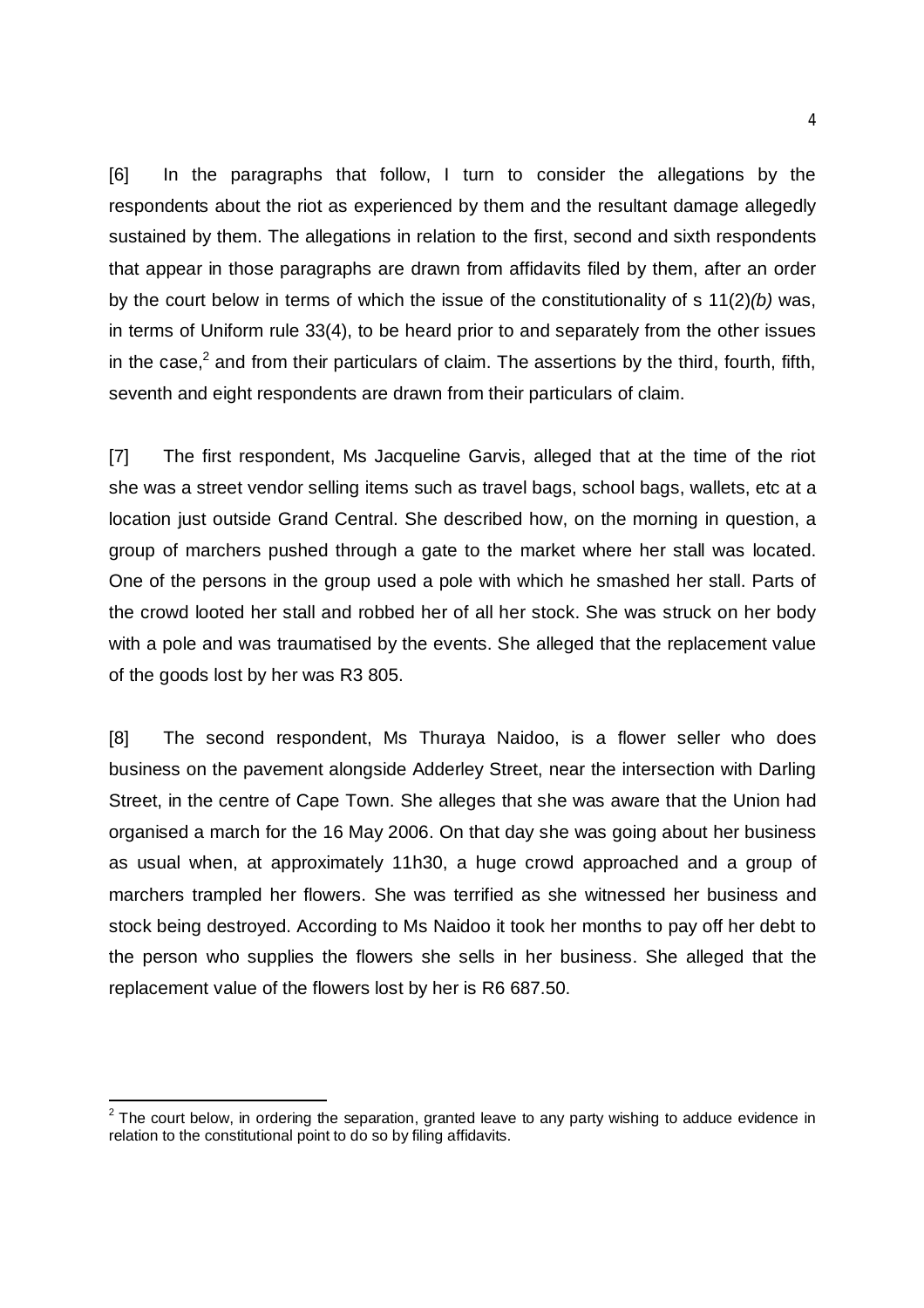[9] The sixth respondent, Ms Dolores Reitz, recalls that on that morning she was in her car at a set of traffic lights in Darling Street. At the time, she was a manager of a photographic shop in the Strand Concourse and was on the way back there from a goods supplier. Suddenly, she was surrounded by a group of marchers who smashed her car with sticks and their fists. The car was consequently badly damaged and she was terrified. In her particulars of claim she alleged that she had suffered damages in the amount of R5 584.71.

[10] The fourth respondent, Mr Anees Soeker, is a carpenter who claimed that his motor vehicle was vandalised during the march, causing him to sustain damages in an amount of R17 043.53.

[11] The fifth respondent, Mr Andrew Njiokwuemegi, a customs clearance officer, also alleged that his car was vandalised during the march, causing him to sustain damages in an amount of R11 458.23.

[12] The seventh respondent, Mr Maurice Robertson, a businessman, claimed that he had his motor vehicle vandalised during the march and that he sustained damages in an amount of R5 864.25.

[13] Finally, the eighth respondent, Mr Harold Burger, who is self-employed, stated that his motor vehicle was vandalised by marchers and that he consequently sustained damages in an amount of R18 599.15.

[14] In an affidavit filed in the proceedings in the court below subsequent to the order in terms of Uniform rule 33(4), Mr B J Engelbrecht Botha, who is employed as legal advisor to the Speaker of the City of Cape Town, stated that in the riot following on the march, participants began breaking windows, damaging cars and looting stores, causing damage estimated to be in the region of R1.5 million. Most of the damage was done to motor vehicles. According to him, several people were injured and about 39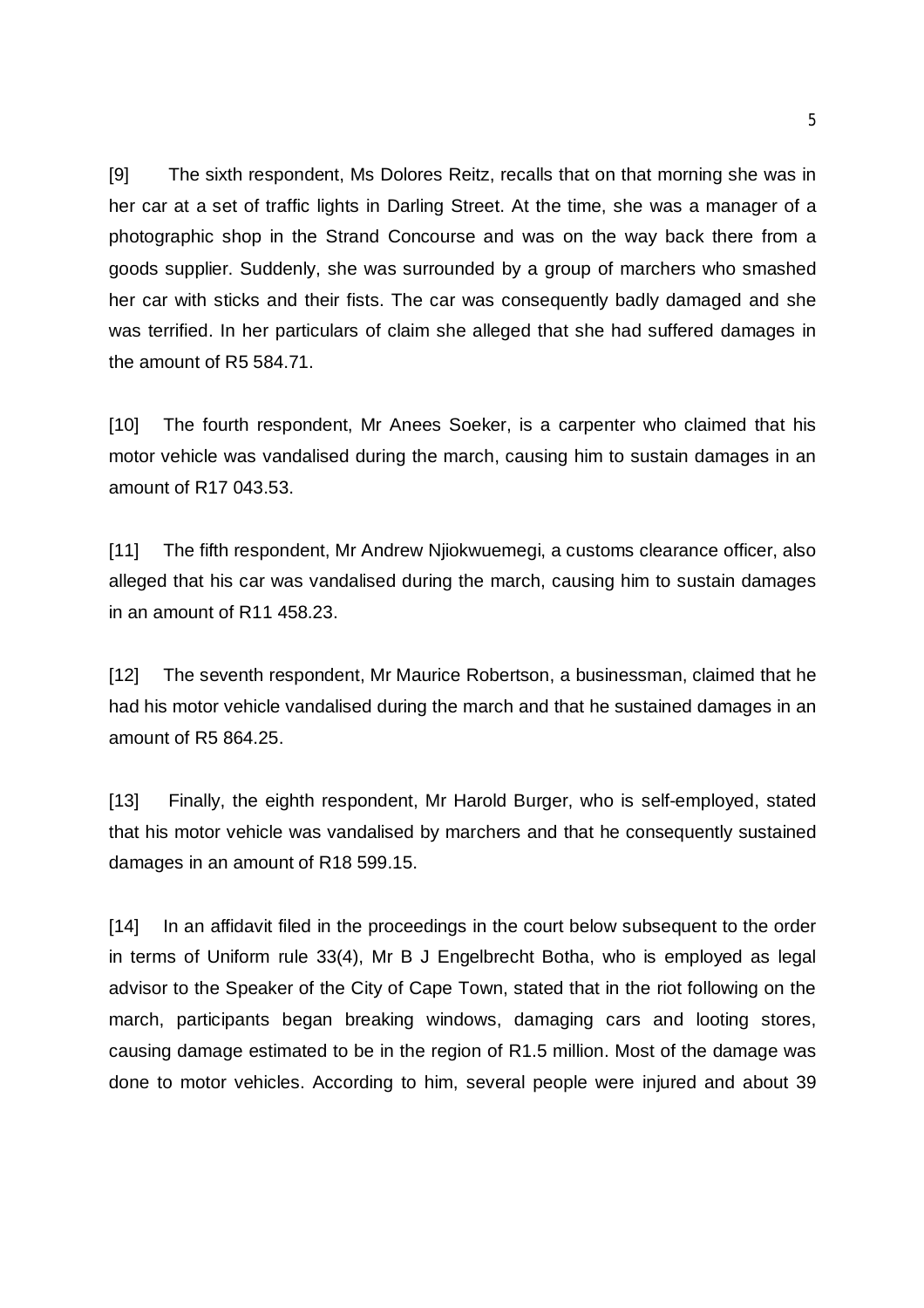people were arrested. In this regard he referred to a newspaper report. This part of his affidavit was uncontested.

[15] In opposing the action the Union also served a third party notice on the Minister of Safety and Security (the Minister), claiming in the attached annexure, that in the event of it being held liable to any or all of the respondents it was entitled to a contribution from him. The Union alleged that the losses suffered by the respondents were caused, at least in part, by the negligent conduct of members of the South African Police Service. They were said to be negligent in the following respects:

(a) they failed to ensure that adequate numbers of police officers were on hand to man the Cape Town railway station at the time that the Union's members arrived from their various departure points;

(b) they failed to ensure that adequate numbers of police officers were on hand to monitor the gathering and to prevent damage being caused to third parties;

(c) they failed to ensure that the police officers on duty at the gathering were adequately equipped to deal properly with the marchers who participated in the gathering;

(d) they fired rubber bullets at those participating in the gathering, thereby causing the gathering to become disrupted and unmanageable by the Union's marshals;

(e) they failed to disarm persons in unlawful possession of traditional and/or dangerous weapons;

(f) the armoured police vehicle at the head of the march moved unduly slowly, thereby disrupting the progress of Union members towards Parliament, thereby causing frustration; and

(g) they failed to take all steps reasonably necessary to protect the property of third parties.

[16] In addition to denying liability on any basis the Union, in a conditional counterclaim, sought an order declaring that s 11(2)*(b)* is unconstitutional and sought the excision of what it contended were the offending parts.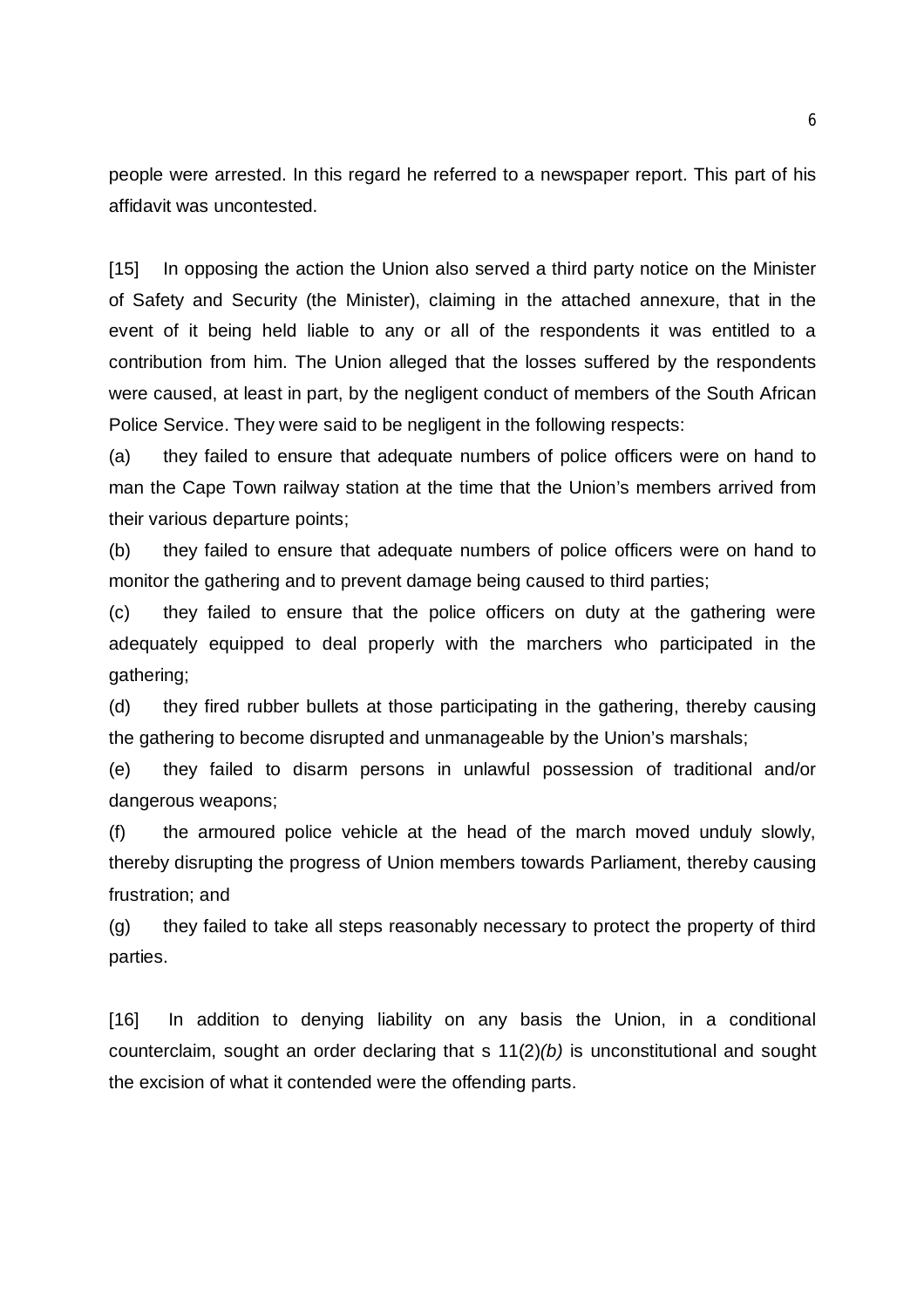[17] The Minister entered the litigation fray, denying that he was liable on the basis contended for on behalf of the Union. The Minister pleaded that members of the South African Police Service had taken all reasonable measures to regulate and manage the gathering. Furthermore, it was alleged on behalf of the Minister that the Police Service had consulted with the Union prior to the gathering and ascertained such facts as were necessary, including the anticipated number of participants. Based on this an operational plan was devised by the police to determine how best to regulate and monitor the gathering. The plan was put into operation and it included an adequate number of police to deal with the gathering. The Minister denied that members fired rubber bullets unreasonably or unnecessarily. He alleged that the armoured vehicles that were deployed were used to regulate and control the gathering.

[18] Although it was initially indicated on behalf of the Minister that he would abide the high court's decision he was represented during the hearing of the matter in the court below and argument was presented on his behalf. The Minister made common cause with the other respondents in contending that s 11(2)*(b)* was not unconstitutional.

[19] The separated issue was heard by Hlophe JP and was decided against the Union with the following order being made:

'(a) It is declared that the inclusion of the words "and was not reasonably foreseeable" in section 11(2)(b) of the Regulation of Gatherings Act 205 of 1993 is not inconsistent with section 17 of the Constitution of the Republic of South Africa.

(b) No order as to costs.'

The present appeal is before us with leave to appeal having been granted by the learned Judge President.

[20] In deciding the matter the court below had regard to the volatile environment in which the march was organised. This was information gleaned from the affidavit of the Union's Provincial Secretary. According to him the strike in the security sector of industry leading up to the march in question took place in the context of heightened acrimony arising out of issues between Union members and employers and Government. By the time the march took place, approximately 50 people had already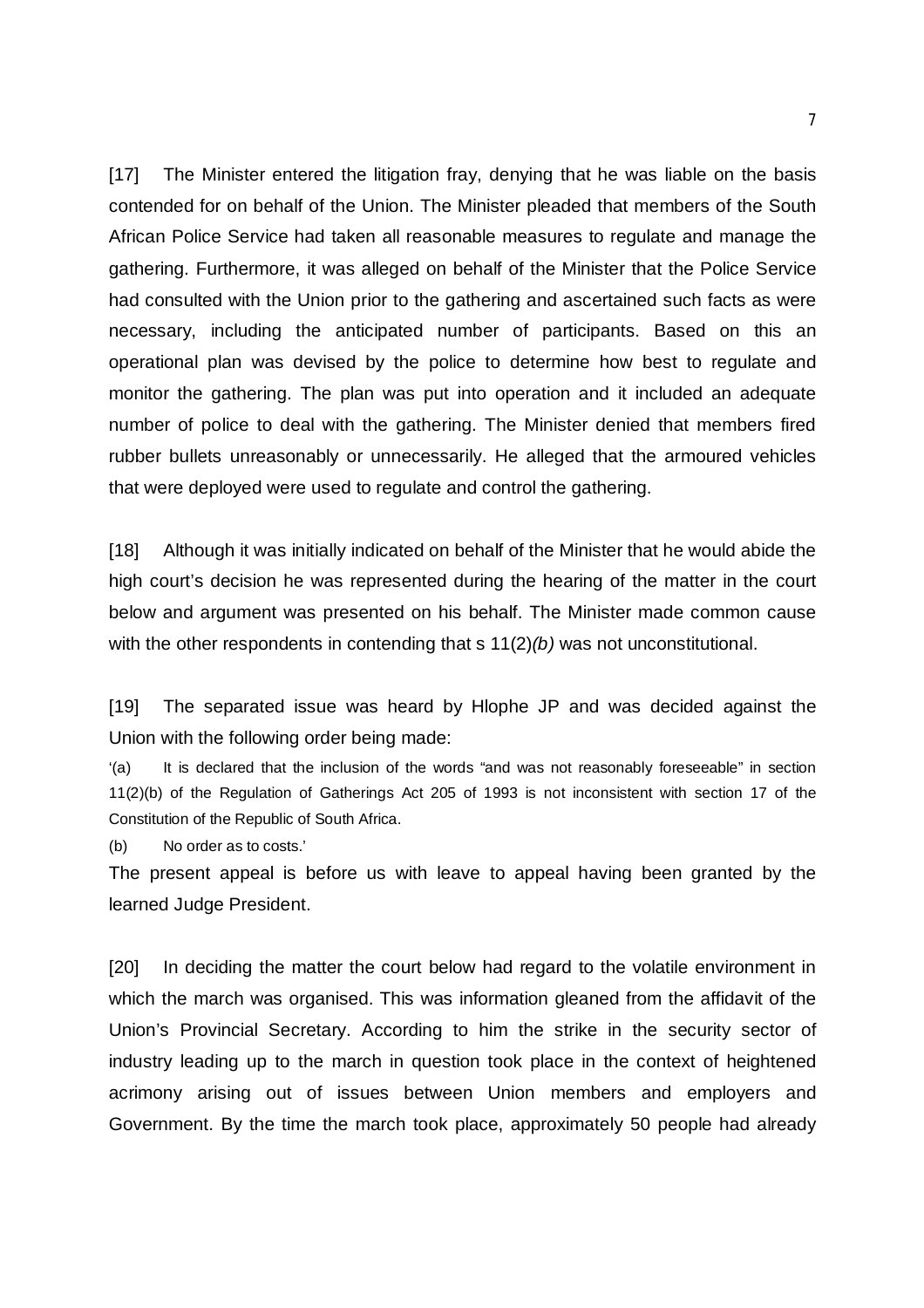been killed in strike-related violence. It is uncontested, as recorded by the court below, that preceding the march there had been previous instances of damage caused to property belonging to the city and private persons.

[21] The court below noted that the Act had come into operation on 15 November 1996. It recorded that preceding legislation had made no provision for civil liability on the part of organisers or conveners of gatherings.

[22] Before focusing on the specifics of the constitutional challenge by the Union, Hlophe JP embarked on a careful examination of the procedure created by the Act for the organisation and notification of an intended gathering. The Act provides for consultations and negotiations in relation to gatherings. Section 2 states that any organisation or branch of an organisation intending to hold a gathering 'shall appoint . . . a person to be responsible for the arrangements for that gathering and to be present thereat, to give notice in terms of section 3 and to act on its behalf at any consultations or negotiations contemplated in section 4, or in connection with any other procedure contemplated in this Act.' Section 2 also contemplates a deputy to be appointed to the person referred to in the preceding sentence. Section 2(2)*(a)* provides that the Commissioner of police or a person authorised thereto by him shall authorise a suitably qualified and experienced member of the police to represent the police at consultations or negotiations contemplated in section 4. It obliges the Commissioner to notify all local authorities or any local authority concerned of every such authorisation and of the name, rank and address of such authorised member.

[23] Section 2(4)*(a)* of the Act makes provision for a responsible officer to be appointed by the local authority with whom the organisers can liaise and whom they are obliged to notify concerning the identity and particulars of an intended gathering. Section 3 obliges the convener of a gathering to give formal notice thereof to the responsible officer of the local authority. Section 3(3) of the Act sets out the extensive information that has to be provided by the convener, including the anticipated number of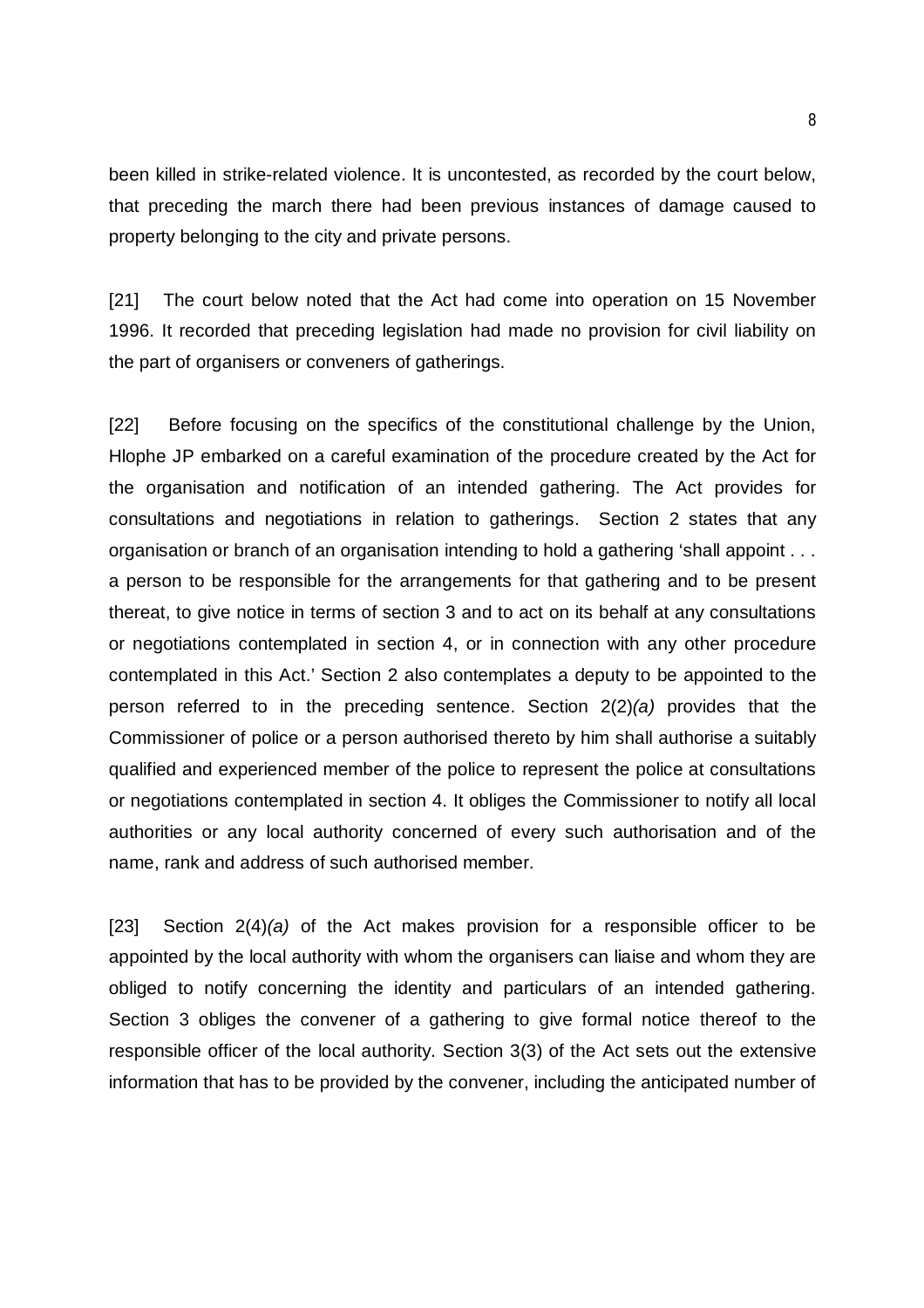participants and where possible the number and names of marshals to be appointed and how these marshals are to be distinguished from the other participants.

[24] Section 4 obliges the responsible officer of the local authority concerned to consult with the authorised member of the police about the necessity for negotiations concerning any aspect of the conduct of, or any condition with regard to the proposed gathering. Section 4(2)*(b)* envisages a subsequent meeting involving the convener, the responsible officer and the police to reach agreement on the conduct, organisation and control of the gathering. In the event of a failure to reach agreement the Act empowers the responsible officer to impose conditions in relation to the intended gathering. Section 5 of the Act sets out circumstances in which the responsible officer of the local authority may prohibit a meeting. Section 8 of the Act determines the conduct of the convener, marshals and participants in the gathering. It includes the appointment of a number of marshals. It requires steps to be taken to ensure orderly and peaceful conduct.

[25] Section 9 sets out the powers of the police in relation to a gathering, including the power to regulate vehicular and pedestrian flow. It also deals with the use of force by the police to control a gathering.

[26] That background leads us to s 11 which, as set out above, forms the statutory basis for a claim against organisations or individuals who organise a gathering that turns into a riot causing damage to others, whilst at the same time setting out a basis for avoiding liability.

[27] In dealing with the submissions on behalf of the Union, that s 11(2)*(b)* is unconstitutional, Hlophe JP had regard to the evidence presented by the Union and the common cause facts. All the material steps required to be taken in terms of the Act had been met by the Union. The Union had approximately 500 marshals in attendance and appears to have communicated to their members on an ongoing basis that they were to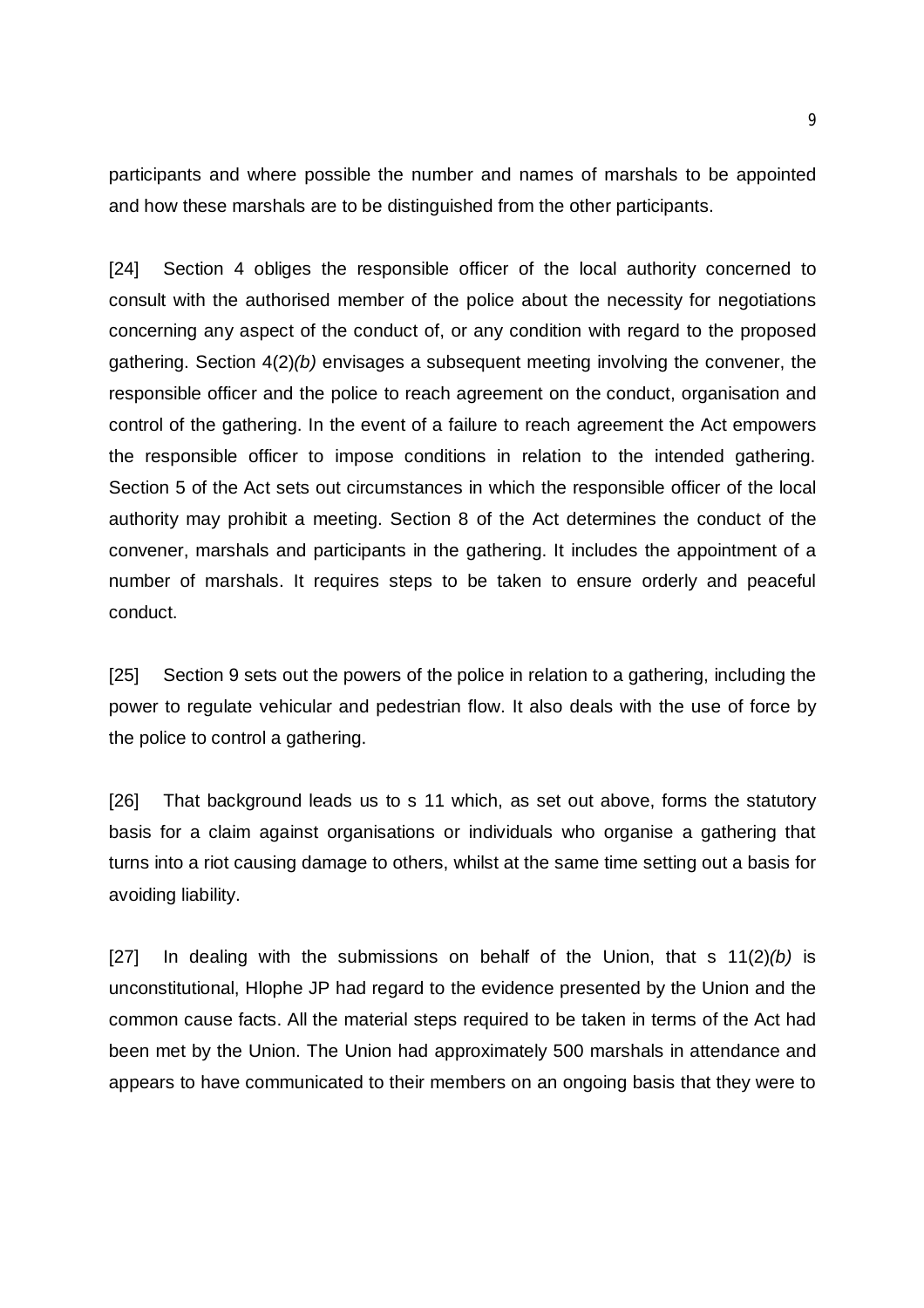desist from unlawful behaviour. They had requested the local authority to clear the roads of vehicles and to erect barricades.

[28] On the strength of what is set out above it was submitted that the Union had taken all reasonable steps to prevent any harm being caused to the public. It was accepted on behalf of the Union that in the extensive planning contemplated in the Act that precedes a gathering, the potential for a breakdown of order is discussed and thus inevitably, harm being foreseen enters the equation. Thus it was submitted that it was almost impossible for an organisation such as the Union to avoid liability in terms of the provisions of the Act. Put differently, the Union and like organisations as well as individuals who convened a gathering would be unable to satisfy the requirements for a valid defence in terms of s 11(2) of the Act because the foreseeability of harm in the planning stages potentially lands it with liability at source.

[29] The court below rejected the submission that s 11(2)*(b)* offended against s 17 of the Constitution, which expressly states that one has a right to assemble, demonstrate, picket and to present petitions 'peacefully and unarmed'. This right, the court below held does not extend to unlawful behaviour at gatherings or where persons bear weapons. It was on that basis that the submission was held to be groundless.

[30] The court below went on to consider the submission on behalf of the Union about the chilling effect of s 11(2)*(b)*, namely, that if allowed to stand, it would lead to the end of public assembly and protest. In this regard the court below found it telling that notwithstanding the provisions of the Act, with the spectre of looming liability, the Union nevertheless proceeded with the gathering. The court below also had regard to the affidavit deposed to by the local authority's responsible officer that he frequently warns organisers of gatherings of the dangers of liability as envisaged in the Act but that his experience is that it has no deterrent effect. Hlophe JP also considered against the Union, the affidavit of Colonel Cloete, the Minister's senior legal adviser, to similar effect. Both deponents stated the indications are to the contrary, that the right to public assembly and protest is frequently being exercised and that this is promoted by the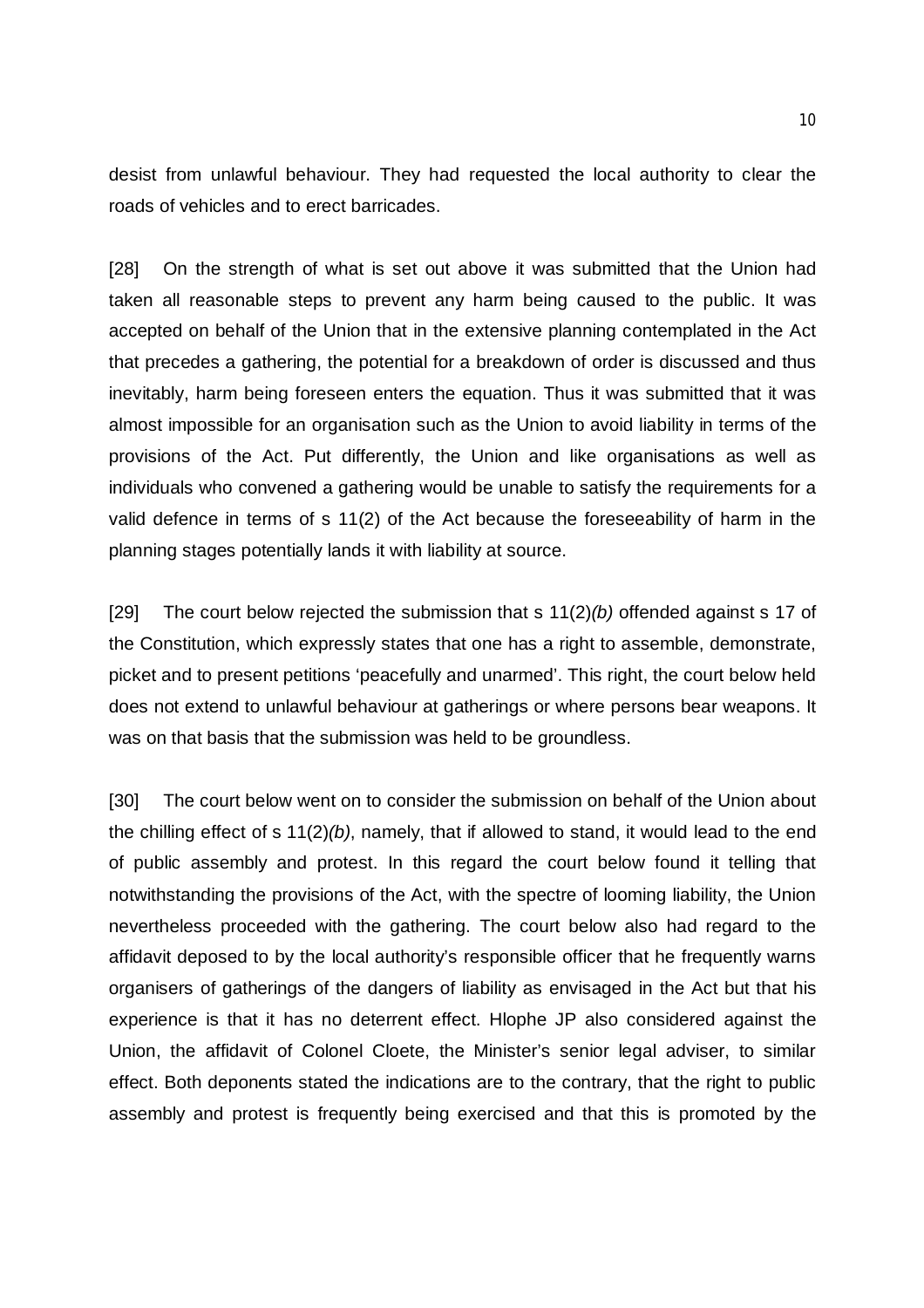overall scheme of the Act and not impeded by s 11(2). Importantly, there was no evidence to the contrary presented by the Union.

[31] The court below dealt with the further submission on behalf of the Union that s 11(2) of the Act was internally self-destructive and therefore incoherent. It was contended that this was so because, in all relevant circumstances where the defendant discharged its duty of taking all reasonable steps within its power to prevent the act or omission in question, the act or the omission will always be reasonably foreseeable in terms of s 11(2)*(b)*. It was submitted that it was not logically possible to take reasonable steps to prevent an act from occurring if one does not foresee the possibility of such an act occurring. Thus it was submitted that the defence contained in s 11(2) is illusory and inherently doomed to failure. Before us it is this latter argument that became the focal point of the argument on behalf of the Union.

#### *Conclusions*

[32] It is necessary to record at the outset that counsel on behalf of the Union accepted that, if it were held that s 11(2)*(b)* was intelligible, could be given content, and afforded a real defence to a statutory claim, then it would not be necessary for this court to proceed, as the court below did, to the limitation exercise provided for in s 36 of the Constitution.<sup>3</sup> This means it was accepted that, whatever the difference between liability in terms of s 11 of the Act and liability at common law, the difference would be constitutionally valid provided that this court found s 11(2)*(b)* of the Act to have the qualities referred to in the preceding sentence. Put differently, counsel for the Union conceded that if s 11(2) provides a viable defence, it constitutes a reasonable and justifiable limitation in terms of s 36 of the Constitution.

-

 $3$  Section 36 recognises that fundamental rights may be limited only in terms of law of general application to the extent that the limitation is reasonable and justifiable in an open and democratic society based on human dignity, equality and freedom, taking into account all relevant factors including:

<sup>&#</sup>x27;(a) the nature of the right;

<sup>(</sup>b) the importance of the purpose of the limitation;

<sup>(</sup>c) the nature and extent of the limitation;

<sup>(</sup>d) the relation between the limitation and its purpose; and

<sup>(</sup>e) less restrictive means to achieve the purpose.'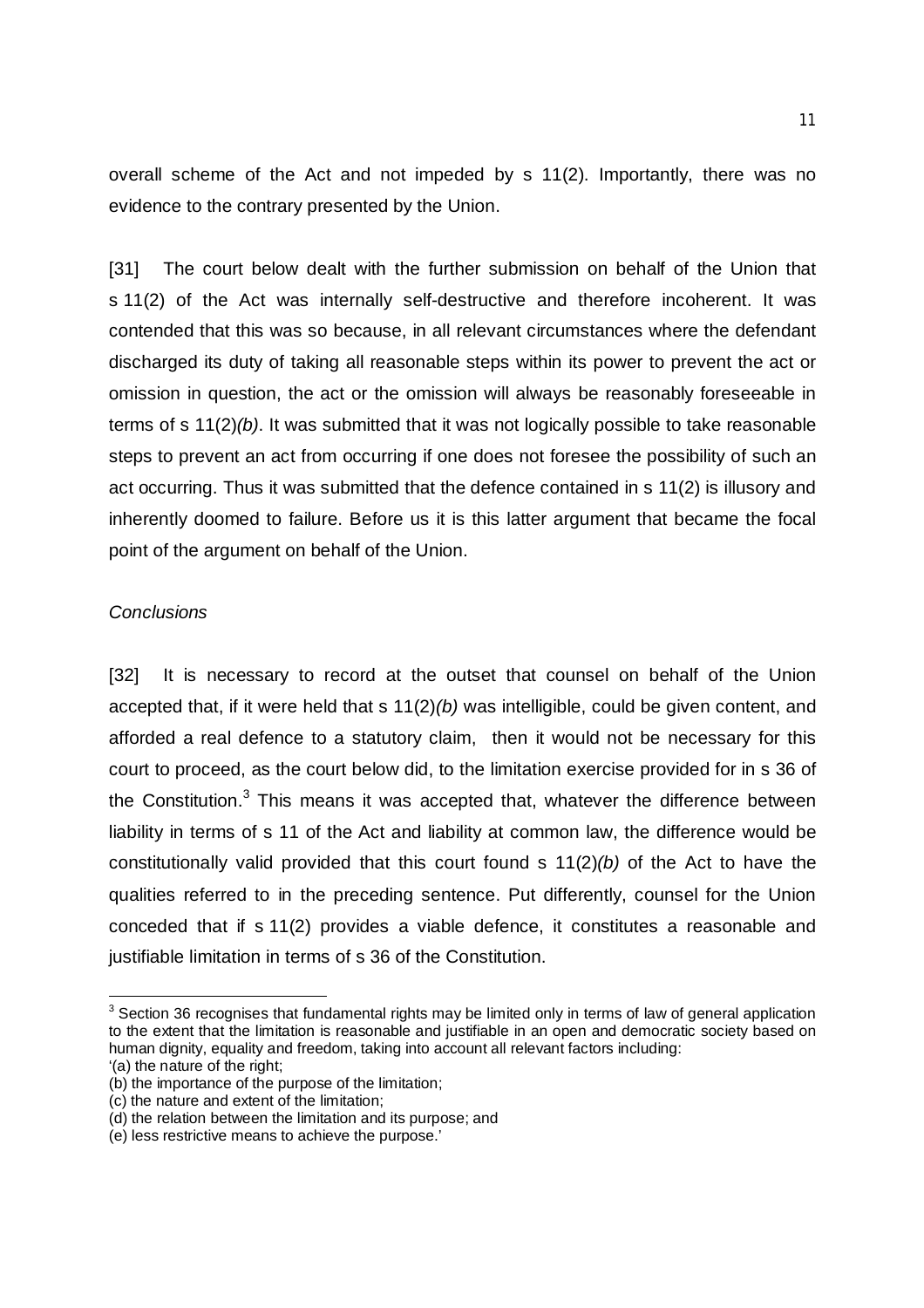[33] At common law the test for negligence leading to liability finds its clearest statement in *Kruger v Coetzee* 1966 (2) SA 428 (A) at 430E-F. Liability ensues if:

'(a) a *diligens paterfamilias* in the position of the defendant ─

(i) would foresee the reasonable possibility of his conduct injuring another in his person or property and causing him patrimonial loss; and

(ii) would take reasonable steps to guard against such occurrence; and

(b) the defendant failed to take such steps.'

[34] In Neethling, Potgieter and Visser *Law of Delict* 5ed (2006) p 118 the learned authors correctly state the following:

'Whether a *diligens paterfamilias* in the position of the person concerned would take any guarding steps at all and, if so, what steps would be reasonable, must always depend on the particular circumstances of each case. No hard and fast basis can be laid down.'

[35] Apart from being couched in the negative, because it relates to the setting up of a defence, I have some difficulty in understanding why the provisions of s 11(2)*(b)*, set out in para 3 above, differ radically or even significantly from the common law requirements for liability for negligence. In this regard I discount questions of whether or not an unjustifiable reverse onus has been imposed on defendants since this aspect was not pursued before us. As stated above, the appeal was limited to questioning the viability of a defence in terms of s 11(2)*(b)*. This involves considering whether the subsection is intelligible and whether it can be applied to the advantage of potential defendants.

[36] Furthermore, I fail to see why the statutory defence is illusory and why defences ordinarily available at common law are excluded by the provisions in question. A number of examples prove that point. Take the case of the gathering of thousands of trade union members with hundreds of marshals in attendance and where steps were taken to ensure that no-one was armed, there was collaboration with the police about the route of a protest march and all such eventualities as occurred to both the police and the trade union organisers were taken into account in the planning. That notwithstanding, a riot ensued because one of the policemen in attendance had not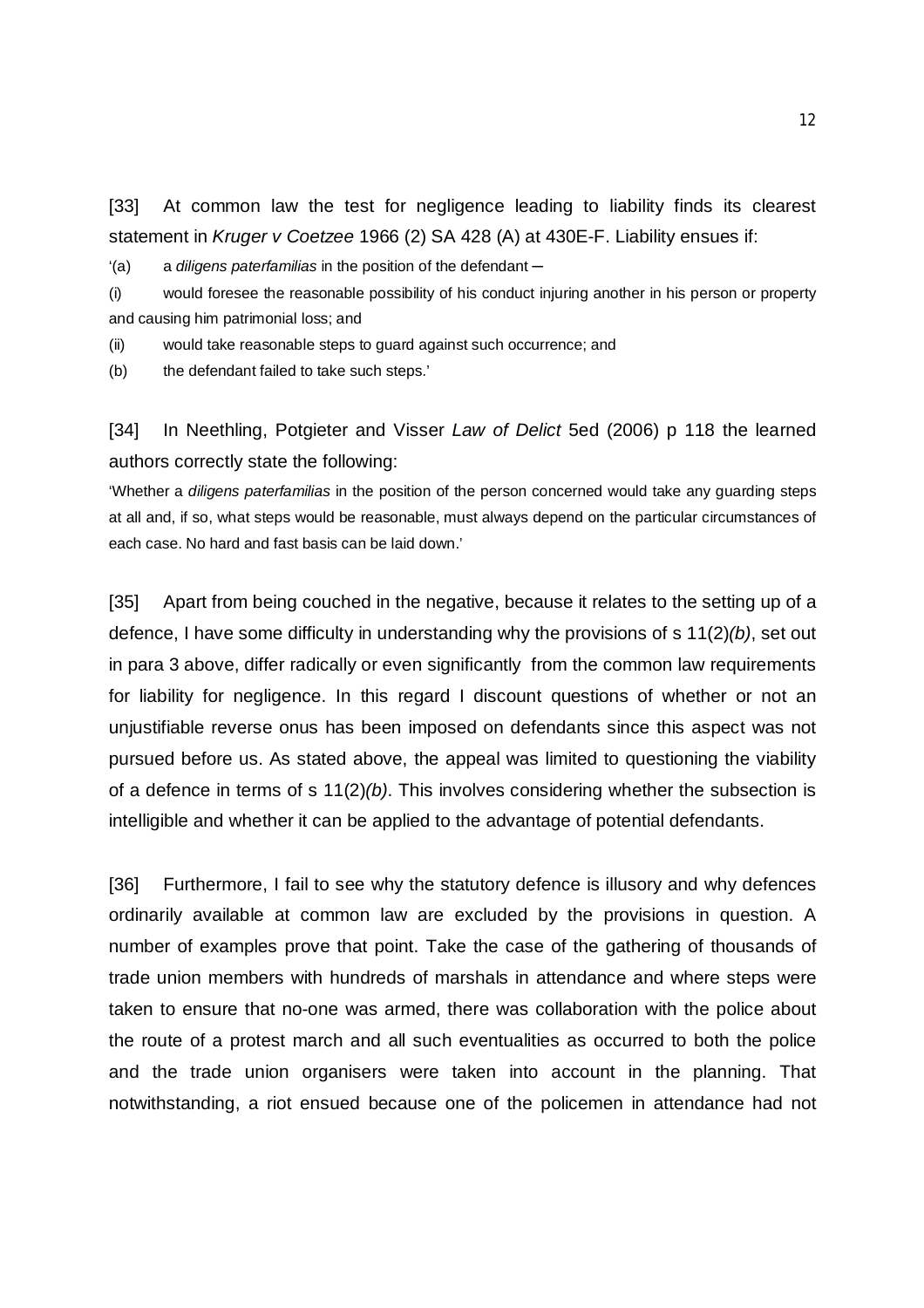engaged the safety catch on his weapon, causing it to discharge as he moved alongside the crowd, with the consequence that participants panicked and stampeded. In those circumstances an innocent bystander seeking to hold the trade union liable for damages would probably fail at the first hurdle. That eventuality could hardly have been foreseen by the Union and if any liability attaches it would attach to the police.

[37] Consider the case of a gathering, where exactly the same precautions as set out in the preceding paragraph were taken, but where the march was suddenly and unexpectedly infiltrated by a gunman unconnected to the trade union, who bore a grudge against society and who started firing indiscriminately, causing panic. Once again this would not have been an action that was reasonably foreseeable and the trade union faced with a claim for damages by a shopkeeper whose shop in the vicinity of the march was damaged would probably be able to mount a successful defence.

[38] Another imagined instance is one where, despite barricades having been agreed and erected by police and despite marshals and the police taking precautions to ensure a free-flow of marchers through the streets and to prevent incursions by vehicular traffic, a motorist nonetheless breaks through those barricades and drives into the marching crowd causing panic and a riot with resultant damage to persons and property. I fail to see how in those circumstances the trade union could be held liable.

[39] In all three instances it would have been clear that the actions following upon the unforeseen events did not form part of the purpose of the gathering and it would have been equally clear that the Union did not permit or connive in the actions that caused the panic that led to loss being sustained by others. Furthermore, the Union would have taken all reasonable steps to ensure that a stampede or unruly behaviour did not occur.

[40] It was submitted that the conjunctive nature of the provisions of s 11(2)*(b)* relating to a defendant was especially pernicious, because at common law all a defendant needed to show to escape liability, when sued in a delictual action based on negligence, was that a reasonable person in his or her position would not have foreseen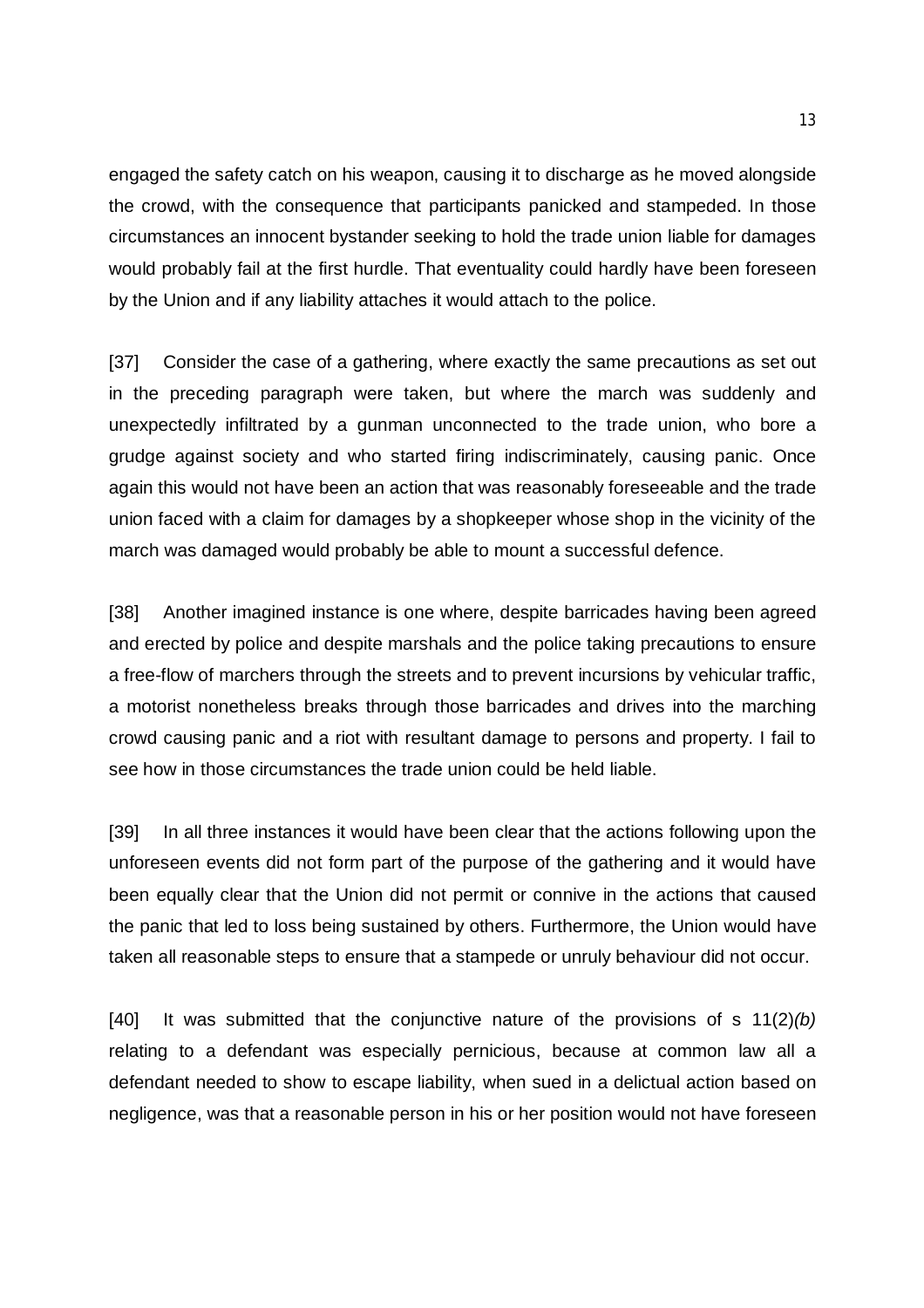the reasonable possibility of his or her conduct injuring another in their person or property, causing damage to be sustained. The absence of that factor alone would usually mean that a defendant would escape liability. The plaintiff, on the other hand, would have had to meet the *Kruger v Coetzee* test set out in para 33 above in its entirety.

[41] Even though the conjunctive nature of the defence set out in s 11(2)*(b)* of the Act, on the face of it, seems burdensome one can only take reasonable steps in respect of conduct that is reasonably foreseeable. It does appear that unless the act complained of — leading to the riot — was reasonably foreseeable, a defendant would probably in all of the instances set out above escape liability. One can only take steps to guard against an occurrence if one can foresee it.

[42] As stated above, it was submitted on behalf of the Union that when an intended gathering takes place where there is a threat of violence, it is inevitable that the content of the discussions between the police and organisers deals with the potential for injury to persons or damage and that therefore it will always unjustifiably be contended against organisations such as unions that, because they foresaw that eventuality, they should be held liable. It was contended that it was akin to strict liability being imposed on organisations which organise gatherings.

[43] In the present case, according to the testimony of the Union's own representative, events leading up to the march had led to a volatile situation. The strike had been protracted and acrimonious and there had been many deaths. In those circumstances it is arguable that no degree of measures could be taken so as to prevent the march from degenerating into a riot. Even at common law it would appear that a defendant who persisted in organising a march in those circumstances would almost inevitably be landed with liability. Put differently, if one persists in organising an event where it is reasonably foreseeable that no measure or means could be employed to prevent it from degenerating into a riot, then when that eventuality occurs one could hardly be expected to escape liability for the harm caused to persons or property. In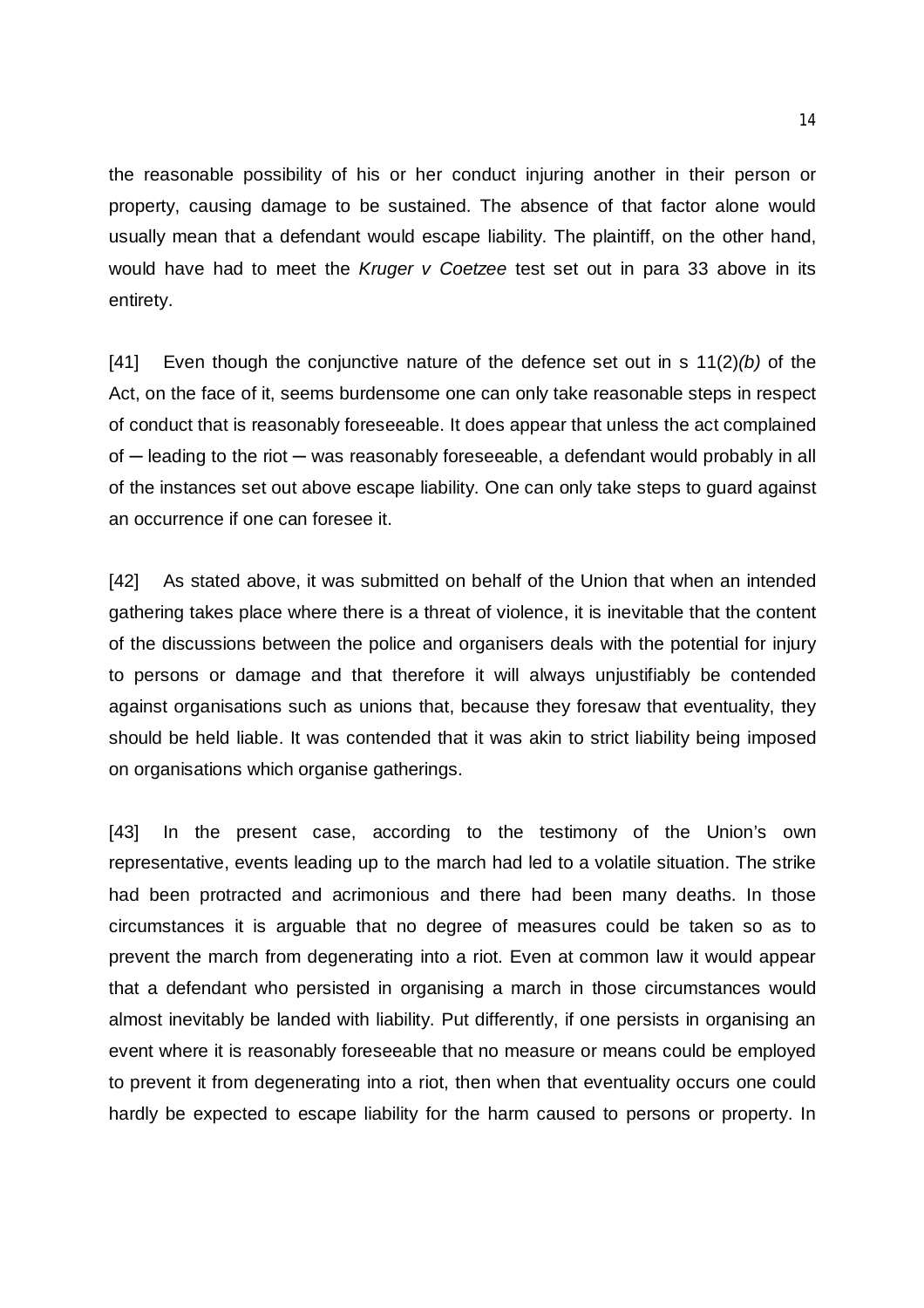short, a reasonable trade union would not persist in organising and proceeding with a march in the circumstances sketched in this paragraph.

[44] Furthermore, it might well be that the separated question in terms of Uniform rule 33(4) was premature in that the reasons for the gathering degenerating into a riot had not yet factually been established. Having the question of the constitutionality of s 11(2)*(b)* tested in a vacuum was undesirable. What, if at a trial in due course, it is established that some Union marshals were instrumental in the gathering turning into a riot? What if the evidence establishes that some Union officials made inflammatory speeches preceding the march, and that this had the effect of causing a riot? In those circumstances the provisions of the Act or the application of common law principles would almost inevitably mean the Union would be held liable for damages sustained by innocent third parties. Could it rightfully be said that in those circumstances the ensuing statutory liability offended against constitutional values and norms? I think not. It is arguable that, in the circumstances set out above, common law liability would attach to the Union and the exploration of the constitutional point would be unnecessary. What if the factor that caused the riot was wholly unconnected to the march and could not have been foreseen by any one of the actors envisaged by the Act? In those circumstances one can hardly imagine that liability could attach to the Union either statutorily or at common law.

[45] The reasons for the riot ought to be properly explored by the trial court in due course. This court has repeatedly warned that piecemeal litigation is not to be encouraged. Sometimes parties consider issues to be discrete and submit that a decision on a separated issue would lead to an expeditious disposal of the litigation, but that submission and agreement on separation often turns out to be ill-advised. In this regard see *Denel (Edms) Bpk v Vorster* 2004 (4) SA 481 (SCA) para 3 and *Consolidated News Agencies (Pty) Ltd (in liquidation) v Mobile Telephone Networks (Pty) Ltd & another* 2010 (3) SA 382 (SCA) paras 89 and 90. The Constitutional Court has commented on the undesirability of matters being referred to it where facts are in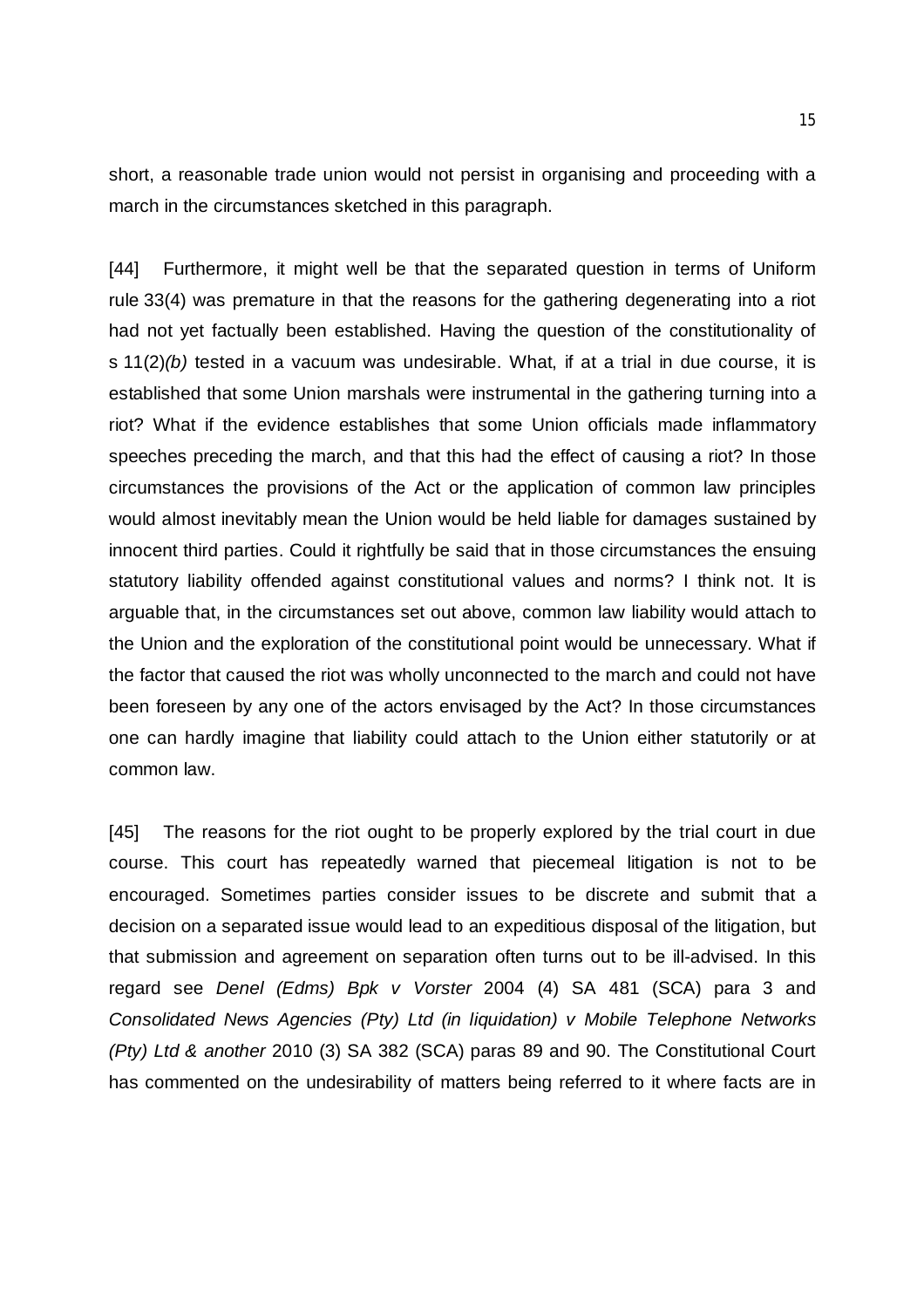dispute.<sup>4</sup> It has also commented on the difficulties of dealing with complex questions of law, constitutional or otherwise, and being called upon to engage in the limitation exercise, presently provided for in s 36 of the Constitution, as a court of first instance. The Constitutional Court has stated that it should not be called upon to do so in circumstances in which a decision on the constitutional issue might not be decisive for the case.<sup>5</sup> Be that as it may, we are called upon to consider whether the court below, with the material available to it was correct in its ultimate conclusion.

[46] During the pre-constitutional era public protests and demonstrations against a denial of fundamental human rights were often met by brute force with resultant loss of life. The Sharpeville massacre and the 1976 Soweto student uprising are stark examples that are etched into the national psyche. In any event, the legislature, after an extensive consultative process, and following on the brutal experiences of the Apartheid era, promulgated the Act.<sup>6</sup>

[47] Our Constitution saw South Africa making a clean break with the past. The Constitution is focused on ensuring human dignity, the achievement of equality and the advancement of human rights and freedoms. It is calculated to ensure accountability, responsiveness and openness.<sup>7</sup> Public demonstrations and marches are a regular feature of present day South Africa. I accept that assemblies, pickets, marches and demonstrations are an essential feature of a democratic society and that they are essential instruments of dialogue in society. The Constitutional Court has recognised that the rights presently enjoyed by employees were hard-won and followed years of

 4 *Van der Spuy v General Council of the Bar of South Africa (Minister of Justice and Constitutional Development, Advocates for Transformation and Law Society of South Africa Intervening)* 2002 (5) SA 392 (CC).<br>5 S.*u* Beau

*S v Bequinot* 1997 (2) SA 887 (CC) para 15.

<sup>&</sup>lt;sup>6</sup> The history leading up to the promulgation of the Act, dealing in particular with the Goldstone Commission of Inquiry regarding the Prevention of Public Violence and Intimidation are set out in Woolman, Roux, Klaaren, Stein, Chaskalson and Bishop *Constitutional Law of South Africa* (2ed) vol 3, pp 43-4 to 43-7. Save to state that the Goldstone Commission convened a multinational panel of experts to thrash out a new approach to public assembly it is for present purposes not necessary to recount that history. From the report of the Commission it is clear that it conducted hearings with interested persons, including the South African Police, political parties and the Congress of South African Trade Unions para 5.2 of the report.<br><sup>7</sup> The founding values

The founding values of our Constitution are set out in ss 1, 2 and 3 of the Constitution.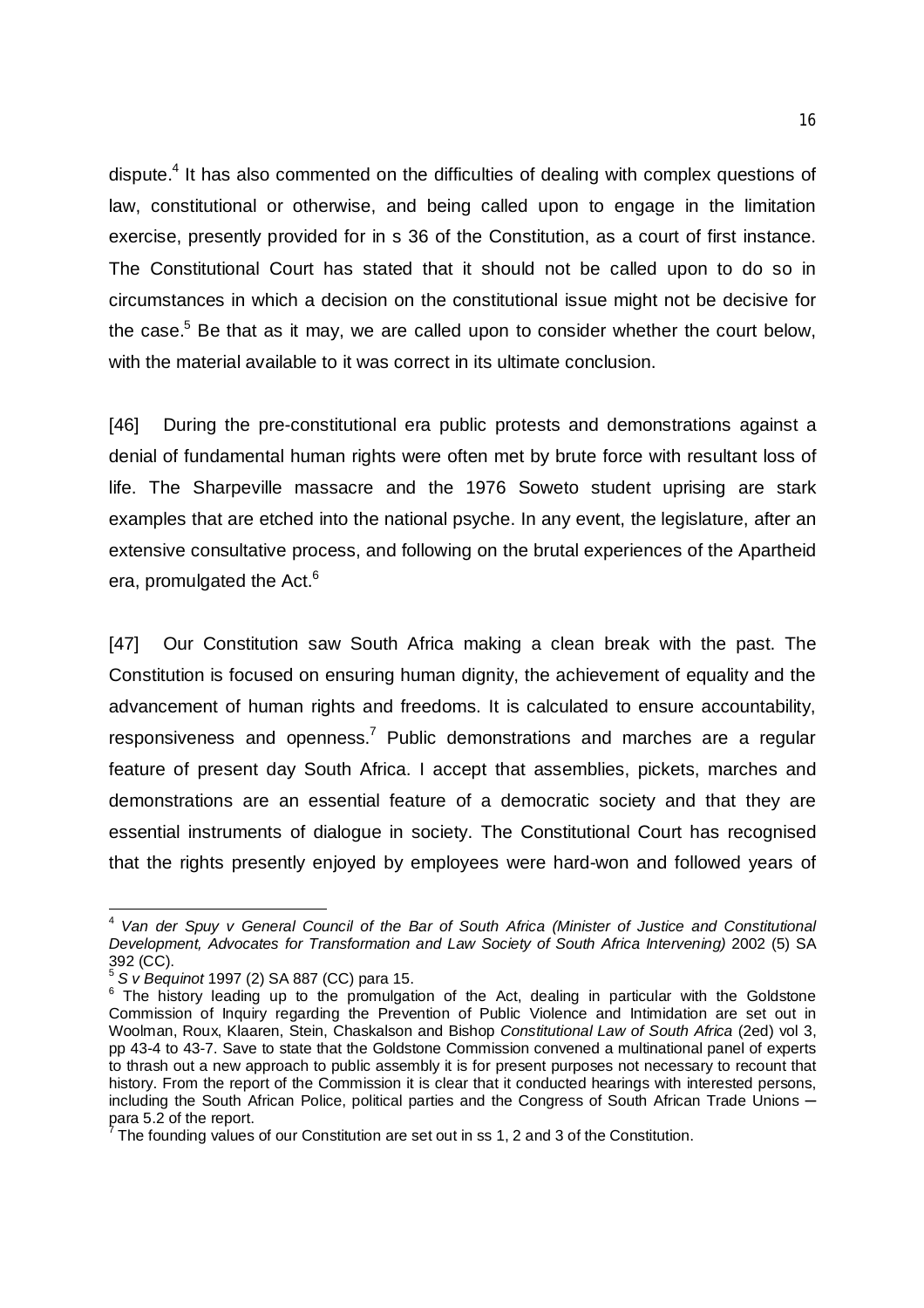intense and often grim struggle by workers and their organisations.<sup>8</sup> The struggle for workers' rights can rightly be expected to continue. Trade unions should ensure that a noble struggle remains unsullied. The Act was designed to ensure that public protests and demonstrations are confined within legally recognised limits with due regard for the rights of others.

[48] I agree with the court below that the rights set out in s 17 of the Constitution, namely, the right to assemble and demonstrate, are not implicated because persons engaging in those activities have the right to do so only if they are peaceful and unarmed. It is that kind of demonstration and assembly that is protected. Causing and participating in riots are the antithesis of constitutional values. Liability in terms of s 11 follows on the unlawful behaviour of those participating in a march. The court below rightly had regard to similar wording in the Constitution of the United States, where people are given the right to assemble peacefully. Such provisions in constitutions such as ours are deliberate. They preclude challenges to statutes that restrict unlawful behaviour in relation to gatherings and demonstrations that impinge on the rights of others.<sup>9</sup>

[49] It was submitted on behalf of the Union that damage to public property caused by a gathering that degenerated into a riot was a small price to pay to preserve and protect the precious right to public assembly and protest, which is integral to a democratic state. I agree with the court below that members of the public are entitled to protection against behaviour that militates against the rule of law and the rights of others and that, if liability is to attach to unlawful behaviour at a gathering that causes a riot, it would seem just and in accordance with constitutional values that it should attach to the organisers in the circumstances contemplated in s 11 of the Act. As stated above the Union's legal representatives therefore rightly accepted that if s 11(2)*(b)* could be given content, as

**.** 

<sup>8</sup> *Sidumo & another v Rustenburg Platinum Mines Ltd & others* 2008 (2) SA 24 (CC) para 74.

<sup>9</sup> See Iain Currie & Johan de Waal *The Bill of Rights Handbook* 5 ed (2005) p 405-407 and Woolman Roux Klaaren Stein Chaskalson Bishop *Constitutional Law of South Africa* (2ed) vol 3 pp 43-19 to 43-20 where German jurisprudence is discussed. See also *Fourways Mall (Pty) Ltd & another v South African Commercial Catering and Allied Workers Union & another* 1999 (3) SA 752 (W) where it was held that neither s 17 of the Constitution nor the Labour Relations Act 66 of 1995 countenance assaults and other forms of conduct that infringed upon the rights of the general public.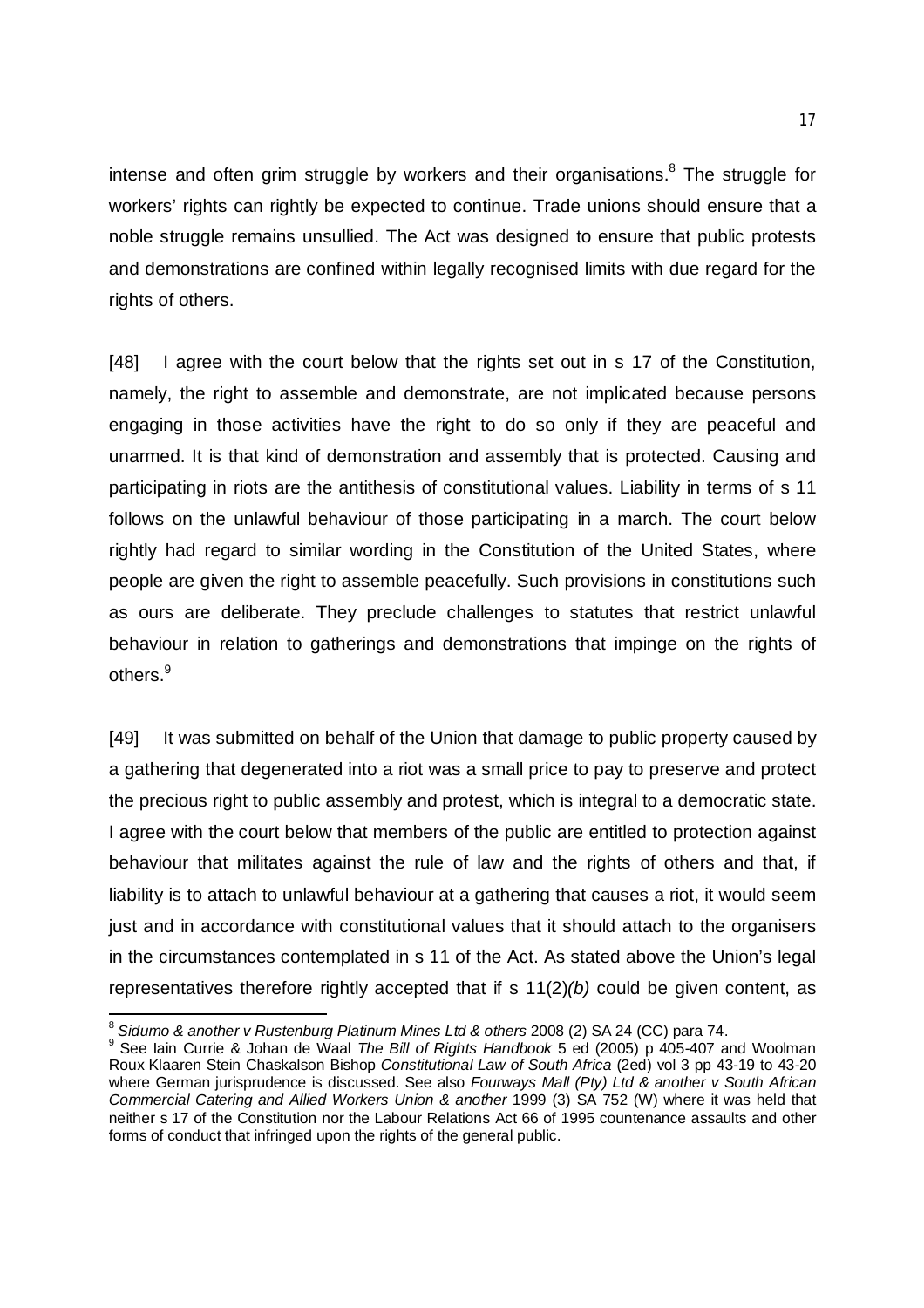described above, it would not be necessary for us to proceed to the limitation exercise contemplated in s 36 of the Constitution. For the reasons set out above I do not find the provisions of s 11(2)*(b)* internally contradictory and self-destructive. It appears to me to be structured in such a manner as to ensure that liability should attach where it rightly belongs.

[50] The chilling effect of s 11(2)*(b)* described on behalf of the Union is not only unsubstantiated but is contradicted by the police and the City of Cape Town, who presented unchallenged evidence that in their extensive experience the provisions of the Act have not deterred people from public assembly and protest. If anything, the regularity of public assembly and protest in the 15 years of the existence of the Act proves the contrary. The chilling effect that the provisions of the Act should rightly have is on unlawful behaviour that threatens the fabric of civilised society and which undermines the rule of law. In the past the majority of the population was subjected to the tyranny of the state. We cannot now be subjected to the tyranny of the mob.

[51] Before us it was submitted on behalf of the Union that the provisions of the Act were too wide and presented the spectre of limitless liability for organisers of gatherings. It was submitted that organisers might be liable even for conduct that strictly speaking was not unlawful. In this regard we were referred to the definition of 'riot damage' in the Act which:

'. . . means any loss suffered as a result of any injury to or the death of any person, or any damage to or destruction of any property, caused directly or indirectly by, and immediately before, during or after, the holding of a gathering.'

It was contended that definition was overly wide and that liability would ensue even in the absence of fault.

[52] The submission referred to in the preceding paragraph is fallacious. The definition cannot be read without considering the ordinary meaning of the word 'riot' which is: 'a violent disturbance of the peace by a crowd'.<sup>10</sup> The entire scheme of the Act,

<sup>-</sup> $10$  Concise Oxford Dictionary 10 ed revised (2002).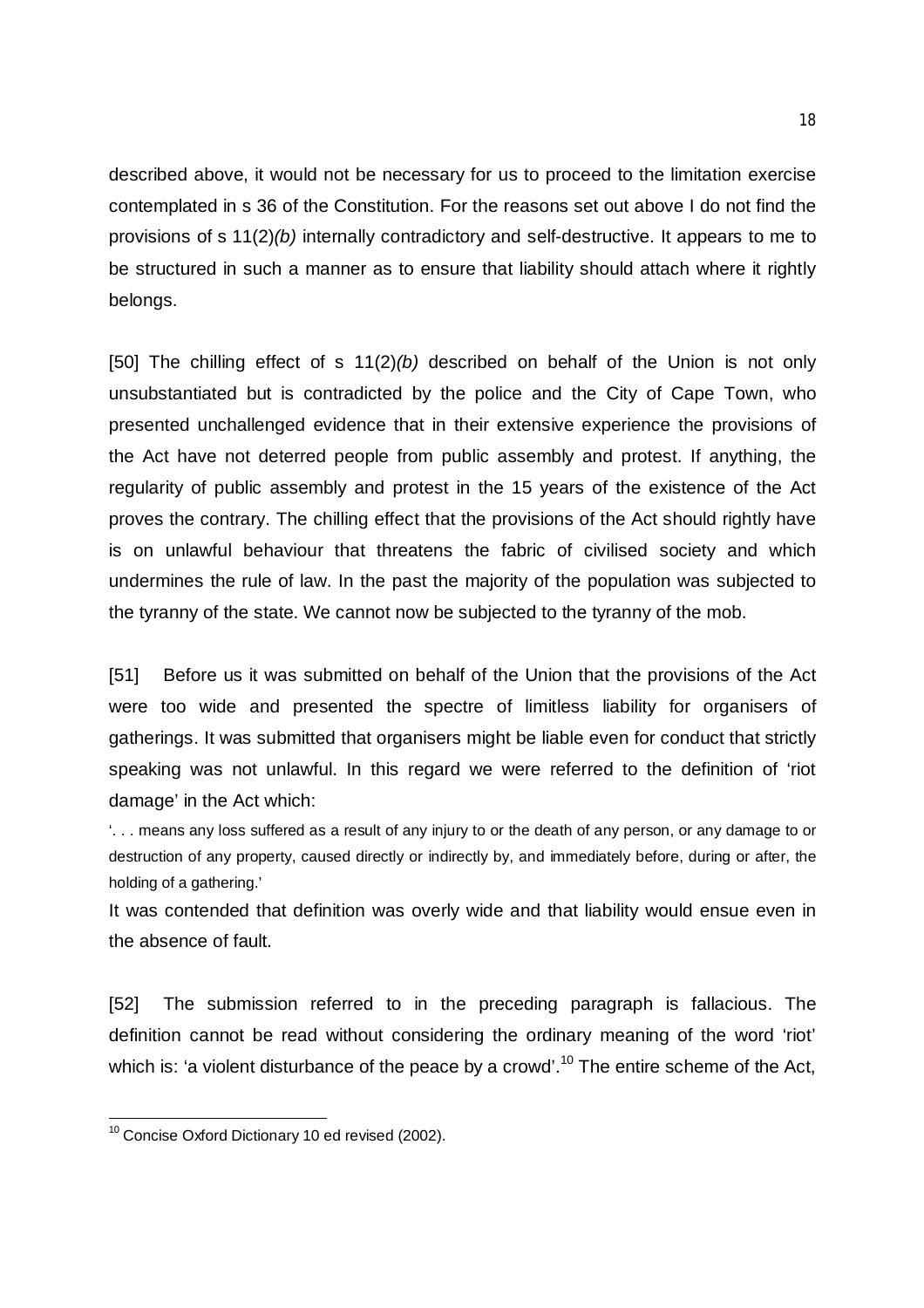including s 11, is designed to prevent unlawful violent behaviour that impinges on the rights of others and to ensure that persons or organisations which organise assemblies that degenerate into riots should bear liability.

[53] For all the reasons set out above, the appeal must fail. Because of the constitutional issue raised there should, like in the court below, be no order as to costs.

[54] The appeal is dismissed and no order is made as to costs.

M S NAVSA JUDGE OF APPEAL

\_\_\_\_\_\_\_\_\_\_\_\_\_\_\_\_\_